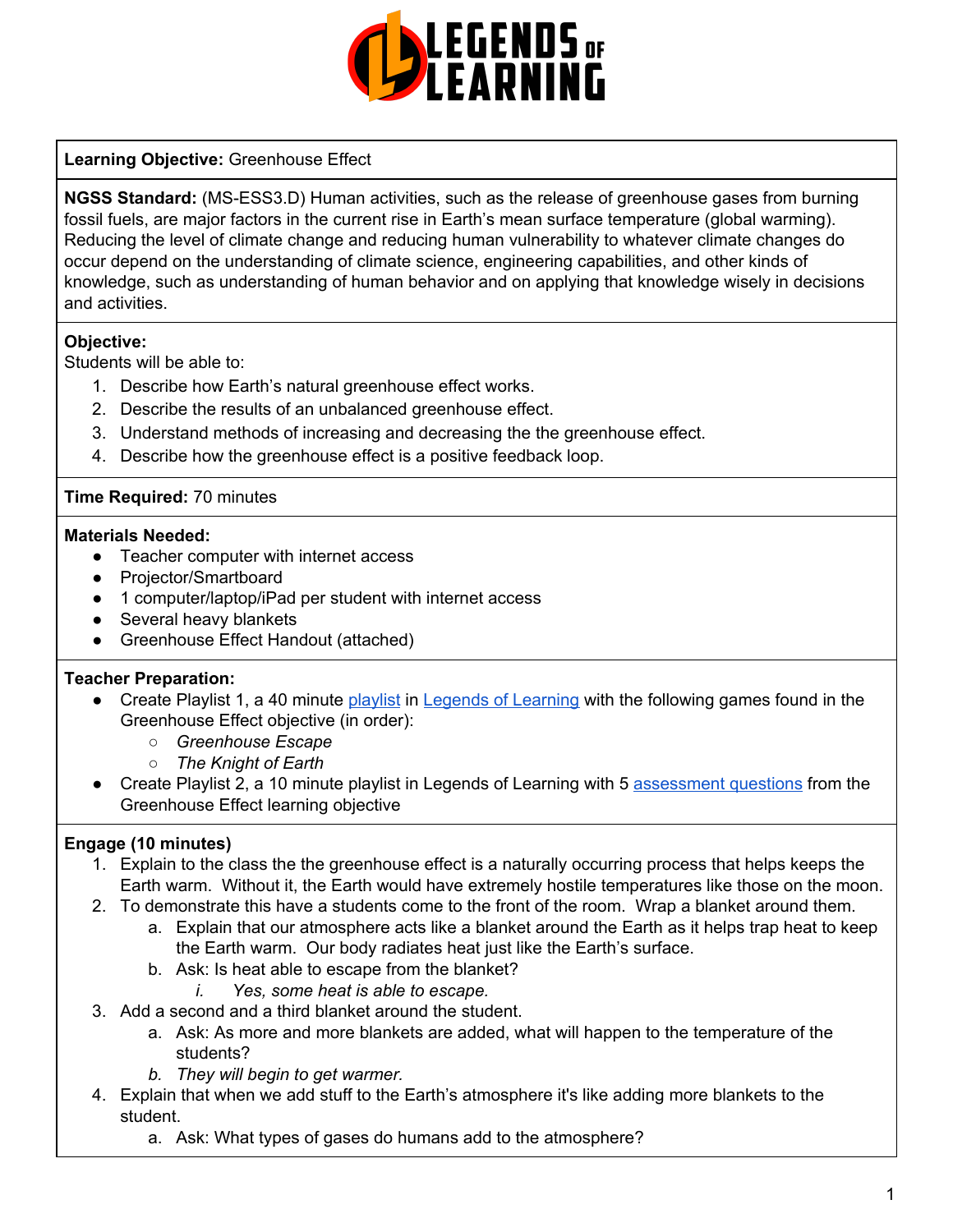

- *i. Humans add water vapor, CO<sup>2</sup> , methane, etc.*
- b. Ask: Why did the students not become extremely hot with just one blanket, but very hot with more than one?
	- *i. The students become warmer with more blankets because less and less heat was able to escape the blankets.*
- 5. Explain to the students that they will be learning about the greenhouse effect and the effect humans have on it.

# **Explore (30 minutes)**

- 1. Have your students sign in to Legends of [Learning](https://lol.desk.com/customer/en/portal/articles/2809984-students-joining-a-playlist) and enter your teacher code.
- 2. [Launch](https://lol.desk.com/customer/en/portal/articles/2822815-creating-multiple-playlists) Playlist 1 to your students.
- 3. As students complete *Greenhouse Escape*, students should fill out the Greenhouse Effect Handout.
- 4. Assist students as needed during game play, pause playlist if you need to address content or questions to entire class.
- 5. If students finish the first game and worksheet early they can continue on in the playlist and try the game *The Knight of Earth*. This game will help test their knowledge.

# **Explain (10 minutes)**

- 1. Review the answers to the handout Greenhouse Effect by recreating the diagrams on the whiteboard.
- 2. As you review that chart and answers clarify any misconceptions that students may have.
- 3. Refer back to the blanket example from the start of class as you go through the diagrams.

# **Elaborate (10 minutes):**

- 1. Global climate change is often discussed as a steady rise in global temperature. However, the rise will not be steady, in fact it will dramatically increase as the temperature climbs. One of the tipping points is in the arctic.
- 2. Show the following video to the class: <https://www.youtube.com/watch?v=lrEM3LHvjI0>
- 3. Ask:
	- a. Why is the arctic considered to be our first warning sign that global climate change is irreversible?
		- *i. The arctic climate has many benefits in keeping the global climate in check. If it disappears those checks and balances will no longer be available to keep global warming under control.*
	- b. How does the arctic affect climate change? Think about absorption, insulation, and reflectivity.
		- *i. The reflectivity caused by the ice caused a large amount of sunlight to be sent back into the atmosphere instead of being absorbed by the sea. The ice also causes a layer of insulation that allows warmer waters to stay underneath.*

# **Evaluate (10 minutes):**

- 1. [Launch](https://lol.desk.com/customer/en/portal/articles/2822815-creating-multiple-playlists) Playlist 2 to your students. When they finish the assessment questions, any time left is freeplay.
- 2. [Analyze](https://lol.desk.com/customer/en/portal/articles/2787419-tracking-student-progress-and-performance) student results to determine what concepts need to be a focus for reteaching.

# **Additional Lesson Strategies:**

- To use Legends for additional instruction, create a [custom](https://intercom.help/legends-of-learning/en/articles/2154910-creating-a-playlist) playlist with an [instructional](https://intercom.help/legends-of-learning/en/articles/3505828-types-of-games) game and pre and post [assessment](https://intercom.help/legends-of-learning/en/articles/2154913-adding-assessments-to-a-playlist).
- To use Legends for a quick formative [assessment](https://intercom.help/legends-of-learning/en/articles/2154913-adding-assessments-to-a-playlist), create a 5-question assessment in a [playlist](https://intercom.help/legends-of-learning/en/articles/2154910-creating-a-playlist).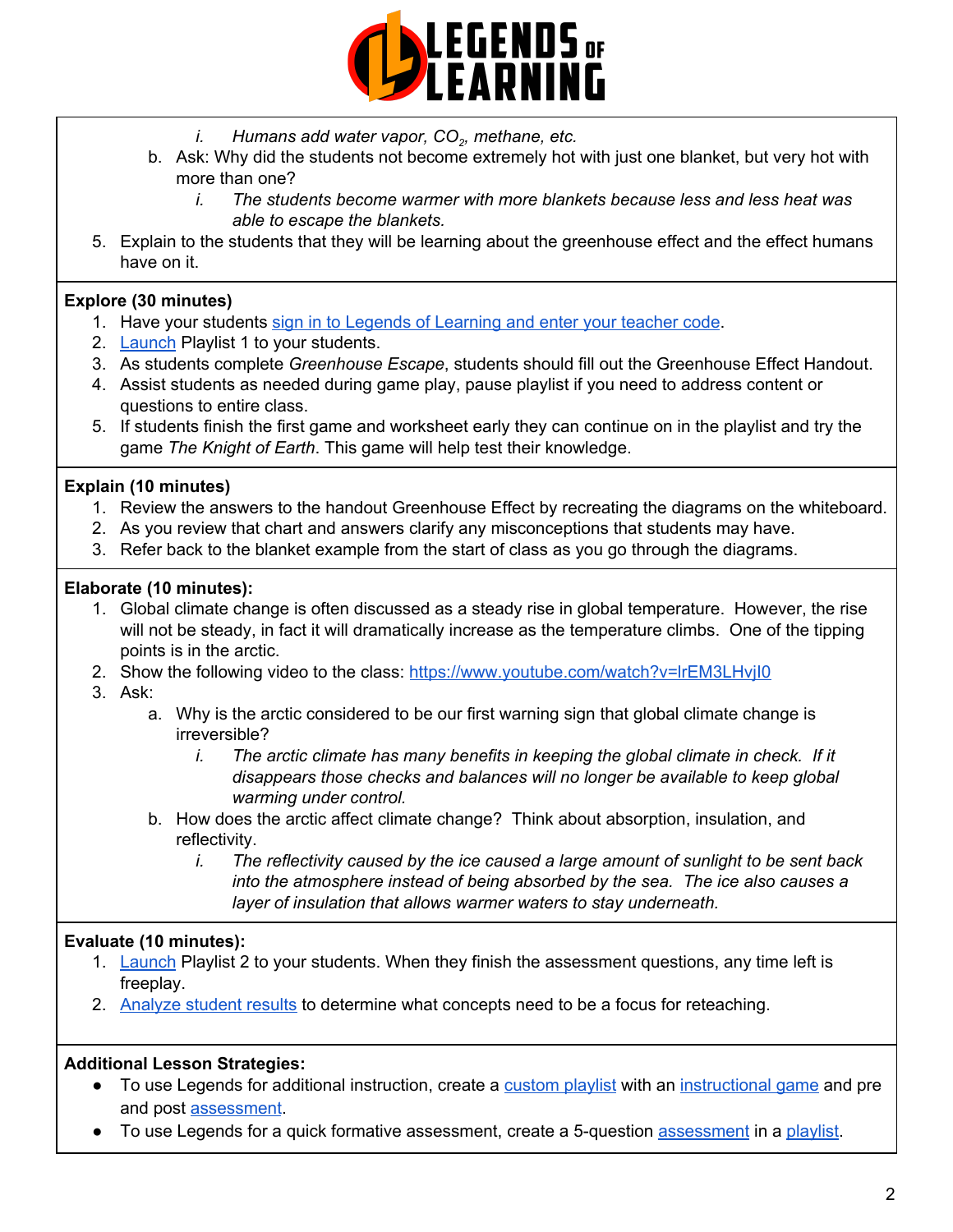

- To use Legends for a student-directed experience, create a [targeted](https://intercom.help/legends-of-learning/en/articles/3340814-targeted-freeplay) freeplay playlist.
- Encourage students to play on their own at home in Legends of Learning: [Awakening](https://intercom.help/legends-of-learning/en/articles/2425490-legends-of-learning-awakening) for a student-driven experience including avatars, battling, and quests all centered around topics they are covering in class.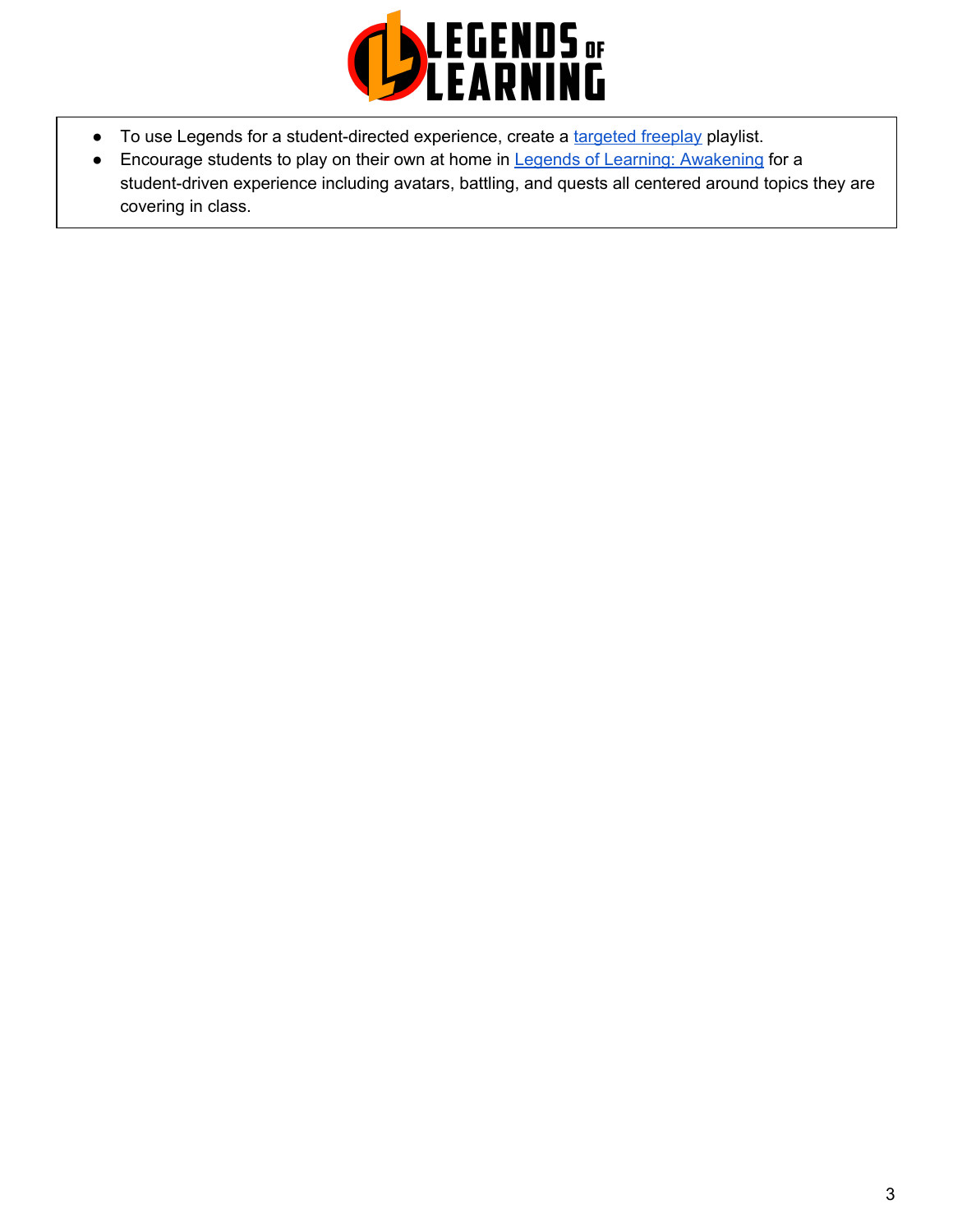

# **Greenhouse Effect** Name / Pd:

Directions: While playing the first game in Legends of Learning called *Greenhouse Escape*, use what you learn to complete the diagram.

In each diagram shade in the atmosphere around Earth that creates the greenhouse effect. The "balance" refers to the amount of heat that is reflect back to the Earth by the atmosphere. Then circle what the resulting temperature will be for each diagram.



- 1. Describe the condition that forms an unbalanced low greenhouse effect.
- 2. Describe the condition that forms a balanced greenhouse effect.
- 3. Describe the condition that forms an unbalanced high greenhouse effect.